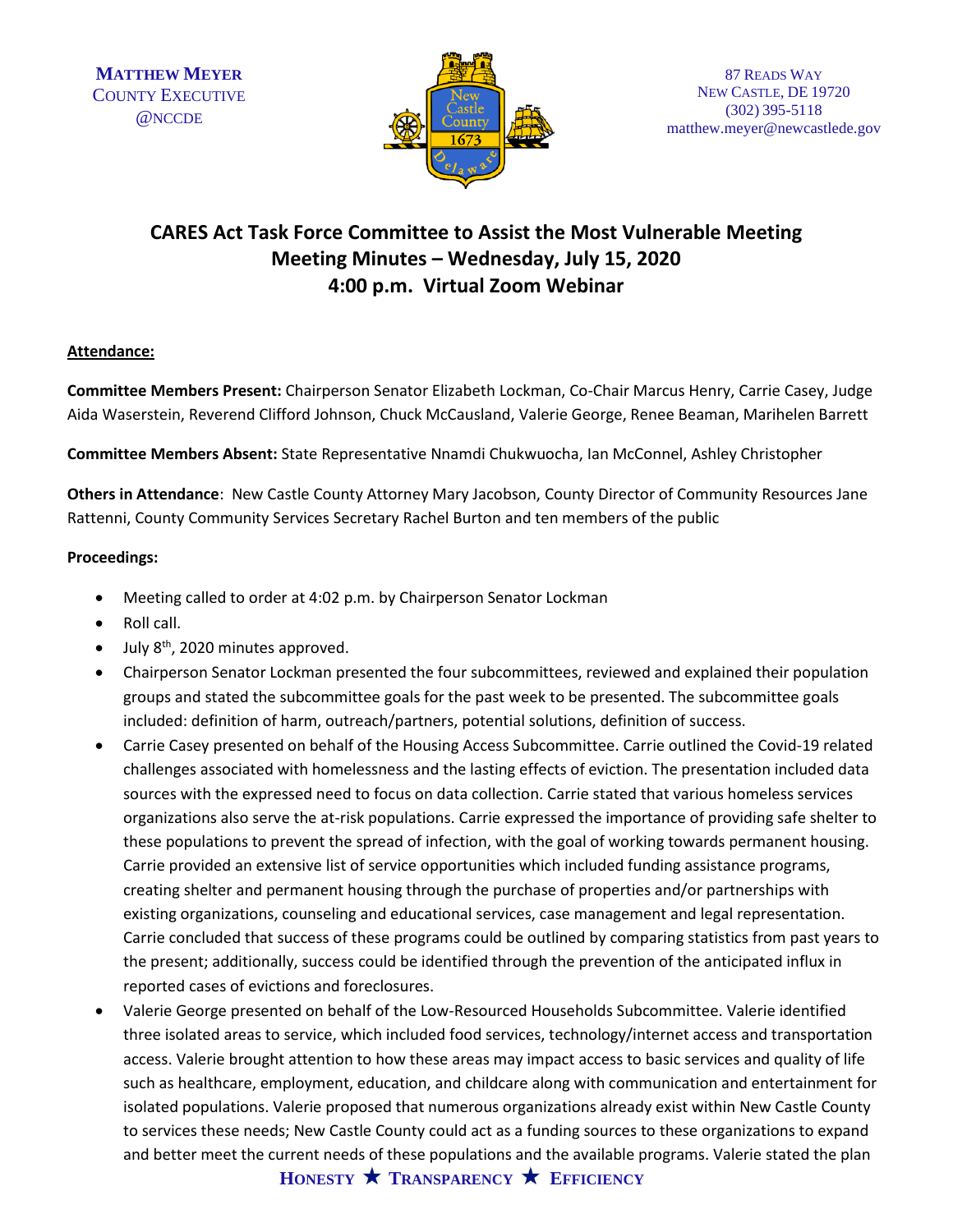to create an online survey for public communication, which could be shared through further reaching means such as television, phone, signage, etc. Valerie concluded that success of these programs would be selfmonitoring based on quantities distributed and individuals served.

- Co-Chair Marcus Henry presented on behalf of the Special Populations Subcommittee. Marcus outlined three areas that overlap with the Low-Resourced Household Subcommittee's projected areas of focus, which were food services, technology/internet access and transportation access, specifically relating to affordability. Marcus brought attention to the youth population that have been removed from their educational settings, especially the special needs youth population, and suggested partnering with providers to help fulfill their needs; in addition to having more youth recreational activities available and accessible. Marcus presented the challenges of serving the immigrant/undocumented population due to economic and political fears that prevents these populations from seeking and accepting government-provided assistance. Marcus proposed partnering with other CARES Act Task Force committees to provide accessible testing in areas with population groups susceptible to higher rates of infection. Marcus concluded that funding resources and allocation will largely determine the initiatives.
- Jane Rattenni presenting on behalf of the Behavioral Health Subcommittee. Jane brought attention to the lack of, the limiting of and/or the change in delivery of services, including providers, resources, transportation and technology, during a time when the need for services has increased due to Covid-19. Jane stated the potential for increased cases of mental health problems and substance abuse, along with the need to gather Covid-19 impact data. Jane presented various organizations to collect data and recommendations from, along with mention of a feedback survey to distribute to these same organizations. Jane outlined the need to focus on access, including the investment in technology and transportation. Jane also outlined the potential to fund existing programs and organizations to meet their current need; additionally providing support to these programs in the areas of reporting and communications. Jane concluded that success is hard to quantify on an individual level, but that success can be shown through provider program reports.
- Chairperson Senator Lockman stated the need for subcommittee meeting reports to be shared on the New Castle County CARES Act website for public review.
- Committee members recommended programs for partnership and the need to include the population group potentially facing homelessness due to physical housing conditions. Program recommendations for housing repairs included: New Castle County – Habitat for Humanity – Good Neighbors.
- Marihelen Barrett made recommendation for the review of program thresholds that prevent the inclusion for many persons in need of services.
- Judge Aida Waserstein made recommendation for the vulnerable populations need for skills and connecting these populations to volunteer-based organizations to help develop new marketable skills.
- Chairperson Senator Lockman recommended that the Low-Resourced Household Subcommittee look at including labor issues pertaining to reskilling/training and funding for Covid-19 related wage-loss.
- Committee members brought attention to the CARES Act Funding allowing necessary programs to be set in motion and/or expanded and potentially continued beyond Covid-19.
- Chairperson Senator Lockman outlined the goals to be accomplished before Wednesday, July 22<sup>nd</sup>, 2020. These include contacting identified partners and data resources, report on the findings – solicitating information – refinement of the subcommittee outlines, include any new recommendations. Chairperson